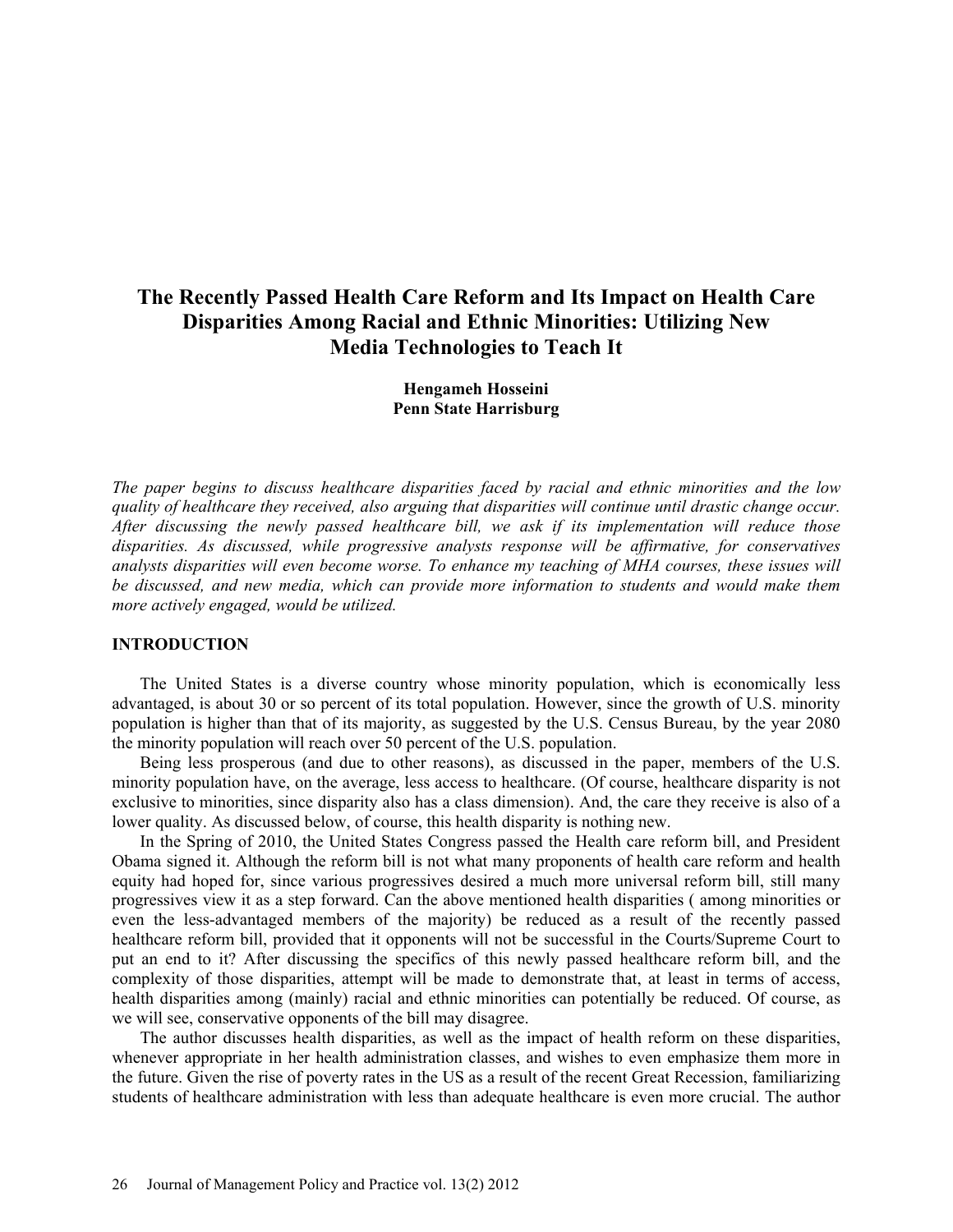believes that utilization of new media technologies can help enhance teaching the recently passed care reform and its impact on the health situation of minorities ( and other less advantaged persons) in the U.S. in our graduate courses in health administration. After all, today's students are technologically savvy. Since a great deal of information about the debate that led to the passage of the healthcare reform bill, or information about health disparities, are available online, today's students are capable of seeking knowledge and active learning through the new information technologies that they regularly use in their daily lives. Utilization of the new technology sources such a Blackboard, Discussion Board, Wiki, Blog, Second Life and Skype , and the interaction, and communication resulting these technologies, can enhance teaching by complementing information contained in textbooks, academic journals, or the information provided through lecturing. In other words, the information about the above obtained through Blackboard, and the interaction resulting from those technologies, can be well-integrated in the graduate courses in our MHA program.

### **Health Disparities in the United States**

As stated above, health care disparities are a fact of life in the United States. For, racial and ethnic minorities, immigrants, those are not proficient in English, and even many less educated /less prosperous whites have less access to health care services, and to the quality of healthcare they receive. As stated by Brian Smedley of Health Policy Institute, in the United States: "Healthcare disparities are not new-they are a persistent relic of segregation and inadequate healthcare for communities of color." (2009, p. 2). To him "Like access to other opportunities, healthcare for minorities suffered from government inattention (and in some cases, explicit blessing of inequality) for over 100 years after the end of the Civil war."(Ibid).

As stated above, health disparity in the United States is not new. In his 1944 classic study, Swedish Noble Prize economist /social theorist Gunnar Myrdal, comparing the healthcare of the American whites and black (then by far the largest racial minority in the United States) stated that: "Area for area, class for class, Blacks cannot get the same advantages in the way of prevention and care of disease that Whites can". (Quoted by Hengameh Hosseini, 2010, p. 113).

Forty one years later, and almost twenty years after the inception of Medicaid/Medicare, the Report of the Secretary's Task Force on Black and Minority Health (DHHS 1985) concluded that "Despite the unprecedented explosion of scientific knowledge and phenomenal capacity of medicine to diagnose, Black, Hispanics, Native American and those of Asian/Pacific Islander heritage have not benefited totally or equally from the fruits of science or from the systems responsible for translating and rising health technology".

And, more than two decades later than the above report, Byrd and Clayton stated the following: "Despite steady improvements in the overall health of the United State's population, the health of American's racial and ethnic minorities varies from the mainstream. For example, the health status of African Americans- a racial-ethnic group already burdened with deep and persistent history –based health disparities-has been recently characterized as tangent or deteriorating." (2003, p. 455).

To emphasize their argument/point, those two authors stated that:

"A body of nearly 600 scientific publications documenting racial and ethnic disparities in healthcare provides ample evidence of this problem." (Ibid).

The above should not imply that healthcare disparities are exclusive to minorities, since they also exist among less advantaged whites in the United States.

The impact of less access to healthcare and its quality can be seen in the following statistics, as suggested in the U.S. Department of Health and Human Services sources (2006).

• The likelihood of diabetes among Native Americans and Alaska Natives is more than twice that of the average of all in the United States.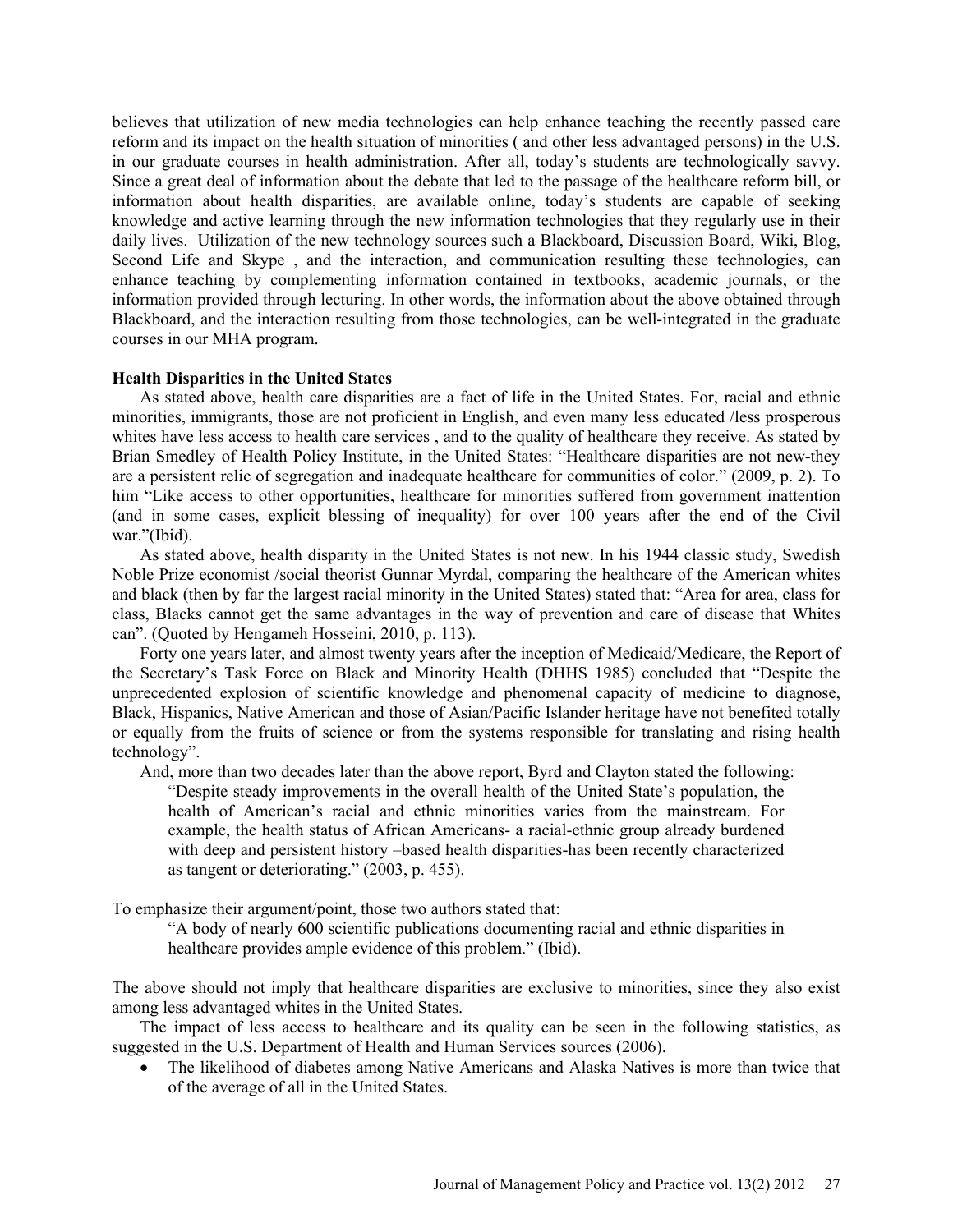- Among Black Americans, the age-adjusted death rate for cancer is approximately 25 percent higher than for white Americans.
- The black-white gap in infant mortality during 1980-2000 time periods widened.
- African –Americans have a 6-10 fewer years of life expectancy than white Americans. According to Wolf-Johnson, et al, had mortality rates for African-Americans been equal to those of White Americans in that period, over 88000 deaths among African Americans would have been prevented.

Racial and ethnic minorities in the United States experience significant disparities compared to whites in terms of both access to healthcare and the quality of healthcare they receive. According to a 2006 report by the U.S. Agency for Healthcare Research about healthcare disparities in the United States, minorities in the United States had much less access to healthcare, and for various health measures. According to that report, Hispanics/Latinos experienced the worst access problems of all ethnic groups. While in 17 percent of health measures they (Hispanics) had the same access; in the remaining 83 percent of measures Hispanics/Latinos had by far less access than whites. According to the same study, minority groups also fared poorly in health quality as compared to whites. According to that report, African Americans receive poorer quality of healthcare than white Americans on 73 percent of measures , Hispanics/Latinos receive 77 percent of those measures , Asian Americans on 32 percent, and Native Americans receive 41 percent. According to Smedley, " from 1999 to 2004 the proportion of adults age 65 and over who received a pneumonia vaccine increased for whites ( from 52 percent to 59 percent) but decreased for Asians ( from 41 percent to 35 percent), and from 2000 to 2003 colorectal cancer screening rates increased for whites while falling sharply for American Indians and Alaska Natives." (2009, p.3). As argued by Smedley, "these growing gaps are not unexpected given that the increase in the numbers of the uninsured has been more dramatic in communities of color than in non-minority communities." (Ibid).

Even for those with health insurance, health disparities persist. In fact, a substantial body of evidence demonstrates that racial and ethnic minorities receive a lower quality and intensity of healthcare than white patients, even when they are insured at the same levels, have similar incomes and present with the same types of health problems. Examples (provided by the above author) are the following:

- African-Americans with health insurance are less likely than white- Americans with health insurance to receive many potentially life-saving or life extending procedures, particularly hightech care, such as cardiac catheterization, bypass graft surgery, or kidney transplantation.
- Black American cancer patients fail to get the same combinations of surgical and chemotherapy treatments that white Americans with the same disease presentation receive.
- African-American heart patients are less likely than white American patients to receive diagnostic procedures, revascularization procedures and thrombolyic therapy, even when they have similar incomes, insurance and other patient characteristics.
- According to Smedley, the same is also true of routing care. He gives the example of African-American and Hispanic/ Latino patients who are less likely than whites to receive aspirin upon discharge following a heart attack, to receive appropriate care for pneumonia and to have painsuch as the kind resulting from broken bones- appropriately treated.
- U.S. Minorities are also less likely to receive treatments such as limb amputation for diabetes. Disparities also exist in long-term care. While U.S. minorities constitute the fastest-growing segment of U.S. population, and are burdened with a higher prevalence of chronic diseases, thus requiring more long term care, yet minority patients are less likely to receive long-term care. (See MN AKhter and AR Levinston, 2003, pp. 88-93). The same can be said of dental service. Eliminating those healthcare disparities is a desirable goal, not only because it is humane and is the right thing to do, but also because it is good economically. In fact, in their 2009 study entitled "The Economic Burden of Health Inequalities in the United States", Laveist, Gaskin, and Richard, demonstrate that reducing health inequality is in fact beneficial economically. In the executive summary of their study, those authors argue the following: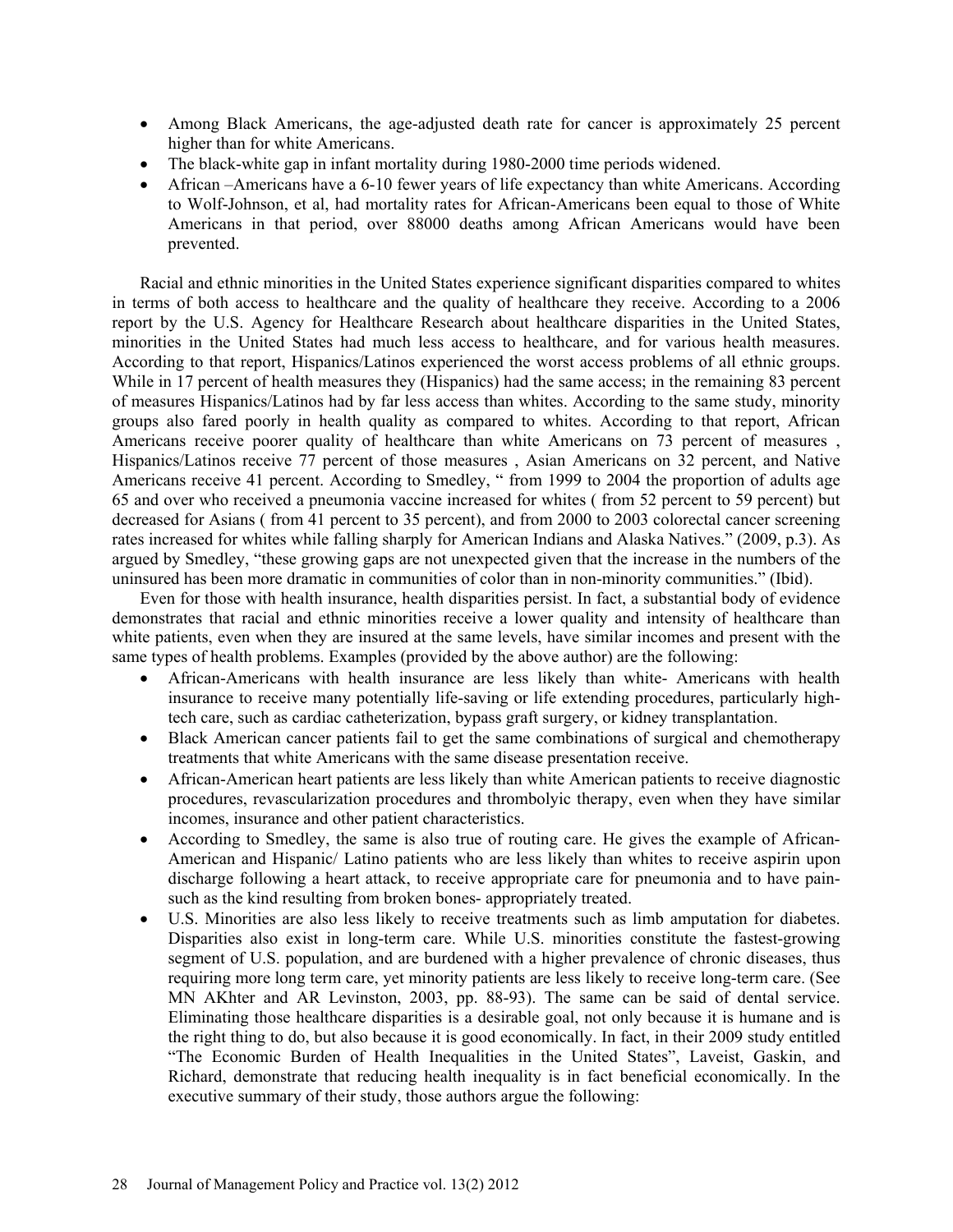"We estimated the economic burden of health disparities in the United States using three measures: 1- Direct medical costs of health inequalities, (2) indirect costs of health inequalities, and (3) costs of premature death. Our analysis found:

- Between 2003 and 2006 the combined costs of health inequalities and premature death in the United States were \$1.24 trillion.
- Eliminating health disparities for minorities would have reduced direct medical care expenditures by \$ 229.4 billion for the years 2003 and 2006. (p.1).
- Between 2003 and 2006, 30.6% of direct medical care expenditures for African Americans, Asians, and Hispanics were excess costs due to health inequalities.
- Eliminating health inequalities for minorities would have reduced indirect costs associated with illness and premature death by more than one trillion dollars between 2003 and 2006." (p.1).

# **The New Health Care Reform and Its Impact**

Progressives in the United States have for a long time advocated reform of the American healthcare system, and have desired some type of universal coverage. Among American progressives, including many physicians, have even supported a single –payer system. In fact, the Journal of American Medical Association, in its August 2003 issue, included a proposal for a single –payer system that was proposed by a large number of physicians. That proposed single-payer system had the following attributes:

- A single –payer
- Comprehensive coverage without co-payments and deductible.
- Maximum choice of doctors, nurse practitioners and hospitals.
- Improved quality.
- Expansion of primary care.
- Publically-funded, but privately delivered.

More recently, in fact when the recently-passed health reform bill was being debated in the congress, Congressman Conyers ( D-Michigan) and 85 other members of the U.S. House of Representatives also advocated a single-payer system, as did many other progressive Americans and Democrats. Of course, President Obama and some Democrats advocated a system that was less drastic than a single-payer system and included what became known as Public Option. Of course, Republicans and conservatives (including conservative Democrats) in the U.S. opposed any government involvement in the healthcare system-thus opposing the single-payer system, the Public Option or even a lesser government involvement. In fact, even Obama's Public Option was rejected by the U.S. Congress, thus leading to the bill that was eventually passed in March 2010.

In the spring of 2010, the United States congress passed the Health care reform bill, and President Obama signed it. (Of course, its future is not very certain, since more conservative states have begun to take it to the courts. This is why the  $11<sup>th</sup>$  Circuit Court of Appeals found its individual mandate unconstitutional). Although the reform bill is not viewed as a perfect one by the most progressive elements in the U.S. still it is viewed as a step forward by many progressives, believing that it is providing health insurance to millions of uninsured Americas, preventing insurance companies from denying health insurance companies from denying health insurance to individuals with pre-existing conditions, and other positive points. These include: to incentive small business owners to cover their employees, to establish new competitive health insurance markets, and to bring greater accountability to keep premiums down and prevent insurance industry abuses and denial of care. The bill also provided certain benefits to the elderly. Case in point is the coverage for the so called donut hole. Under the Medicare Prescription Drug plan or Medicare part D., Medicare Part D is a federal program established to subsidize the cost of prescription drugs for Medicare beneficiaries which was enacted-under President George W. Bush in 2003, and went into effect in January of 2006. Donut hole is the coverage gap between two cash benefits when an individual has to take full out –of pocket responsibility for the cost of their prescription drugs. Under the Medicare Prescription plan, once a senior reaches \$2,250 of drug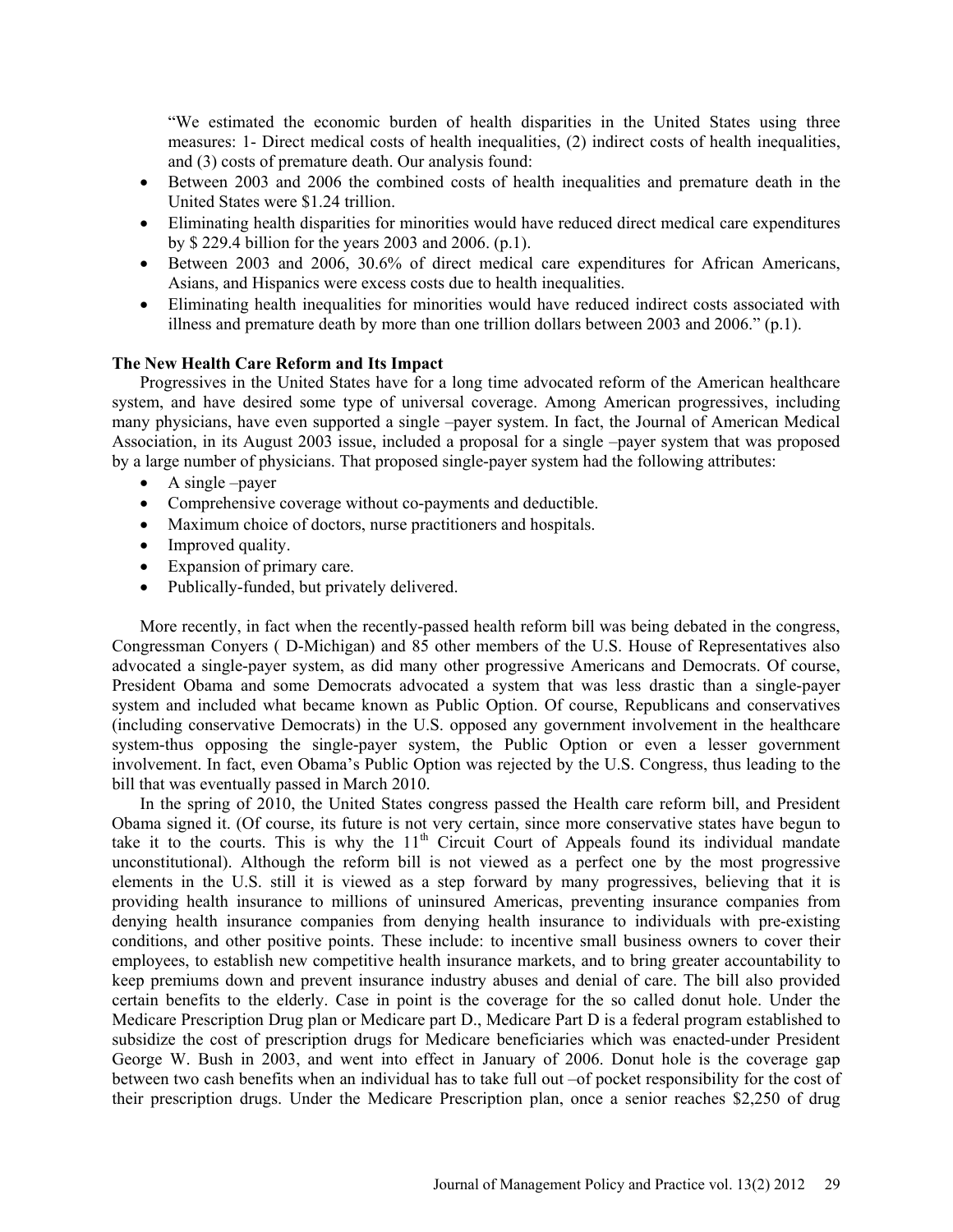costs, he/she will have to pay 100% of the next \$2,850, before Medicare part D covers drug costs again (which is called the donut hole). Once the senior has purchased \$ 5,100 in covered prescription drugs, the senior's costs are again covered. However, the Health Care and Education Reconciliation Act of 2010 section 1101 provides for a \$250 rebate to Medicare beneficiaries who reach the part D coverage gap in 2010. In any quarter when an individual reached the threshold for the donut hole coverage gap, Medicare, by the 15th of the third month following that quarter, shall send a \$250 rebate (being entitled to only one such rebate). Additionally, starting in the year 2011, Medicare will provide free annual wellness visits and personalized prevention plans. Of course, Medicare will be required to cover such services with no co-pay.

There seems to be more unpublicized benefits to the elderly. According to June, 2010, AARP Bulletin, the health care bill has set aside \$20 billion over five years to encourage states to use Medicaid dollars to help older people transition out of nursing homes to move independent living arrangementstheir homes or assisted living. The bill is also supportive of preventive medicine. According to a June statement by Health and Human services Secretary Kathleen Sibelius, the bill will allocate \$250 million for public health initiatives on preventing measures that concern chronic diseases that also deal with the curbing of tobacco and alcohol abuse. The bill has also allocated \$500 million as Prevention and Public Health Fund as a part of Medicare. This provides money, through grants, to community clinics and hospitals, and to those who do research. Beginning with 2011, Medicare patients will have free access to all preventive screening and tests that include mammograms, colonoscopies and annual comprehensive physical exams. At present, Medicare patients have had to pay 20 percent of the cost of these measures and use their yearly deductibles. As emphasized by Center for Medicare Advocacy, Inc., in the newlypassed health care bill, Medicare Advantage Prescription Drug Plans may not manipulate premiums for low-income beneficiaries in order to force them into other plans. However, health and human service secretary has been authorized by the newly-passed bill to auto-enroll low-income beneficiaries who have lost their plans into more advantageous plans. In fact, beginning with January 2011, a person whose spouse has died in the middle of a low-income eligibility period will have the opportunity to continue that plan by exactly one more year after the person's eligibility would discontinue. Further, the person may also reapply for that low-income benefit, if qualified. Very often, poor elderly who receive Medicare benefit cannot get the full benefits of Medicaid if they are under home care or in a nursing facility. As emphasized by Garry Matters in his "Health Care Reform Benefits for Elders"(June 26,2010), beginning with January 1,2012, the reforms call for the elimination of cost-sharing (co-pays) for part D drugs for all full benefits, dual-eligible beneficiaries who receive both Medicare and Medicaid at home or in a nursing institution. This provision, supposedly, creates equity in part D cost sharing between those in institutions and those getting the same services at home or in assisted living.

Needless to say that the bill passed in March 2010 has had many opponents, including those who find aspects of it unconstitutional. Many conservatives believe the Federal Government has no right to force individuals, businesses, etc. to purchase health insurance (explaining why various states have taken the issue to Federal courts).

Interestingly enough, some conservative opponents of the above bill have opposed it on the grounds that it even widens healthcare disparities. For example, Kathryn Nix, in her September 14, 2010 article "Side Effects: Obama care widens Health Care Disparities" criticized President Obama's statement to the Spanish media that the new health reform law would ensure that minorities like Latino's would have access to health care services through better coverage options. In her critical response to President Obama's statement, Kathryn Nix made the following points:

- 1. "This coverage is pushing many Hispanic and African Americans into an inefficient program that has seen a sharp drop in physician participation. Obamacare puts an additional 16 million Americans into Medicaid, a poorly performing welfare program".
- 2. The expansion is expected to exacerbate problems that riddle the poor performing programnamely, poor quality and low reimbursement rates to primary care providers that have resulted in a physician shortage for Medicaid patients.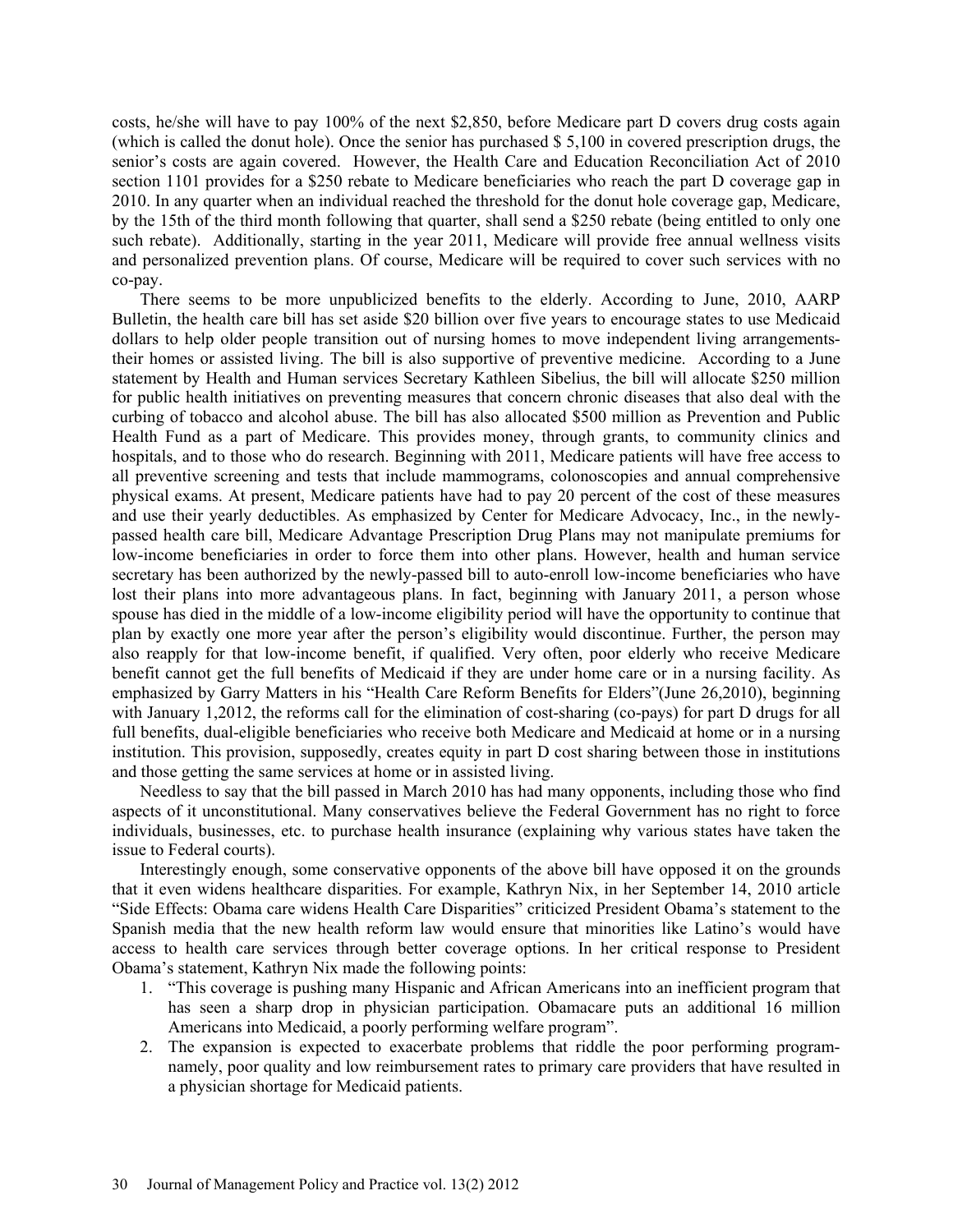- 3. Only about half of U.S. physicians accept new Medicaid patients, compared to 70 percent who accept Medicare patients.
- 4. Minority populations will be disproportionately forced into Medicaid, while Americans with higher incomes will receive generous subsidies to buy private insurance.
- 5. Ultimately, expanding Medicaid will further divide American healthcare into two tiers.
- 6. Increasing the number of Medicaid beneficiaries will make it more difficult for present Medicaid patients to find doctors, and …

Of course, progressives disagree. As we will see, to them, the reform law is a step forward, including in its ability to reduce healthcare disparities.

Would the above changes contained in the new healthcare law improve the healthcare of United States' minority population, leading to the reduction of health disparities? Obviously, if maintained, the new reform bill will benefit U.S. minorities, since they are disproportionally poor. Among the benefits to minorities leading to a reduction in health disparities, we can include the following:

- Since the bill is expected to provide health insurance coverage to 32 million people who are currently uninsured, and because the uninsured are more likely to be minority, minorities will end up with more access to health insurance, thus care.
- According to the bill, subsidies are to be provided to individuals and families who make 100 percent-400 percent poverty level (which include a larger minority population) and want to purchase their own insurance. This too will to provide more insurance, thus more healthcare, to minorities.
- Starting with 2010 (after its passage of March 2010), according to the bill, insurance coverage was extended to dependent children (young adults) until they are 26 years old. Since minority young adults are much more likely to be unemployed, thus without insurance, minorities would benefit from this coverage more than others.
- Under the healthcare reform bill, after 2014, most uninsured (thus minorities) who are currently uninsured will either obtain coverage through Medicaid's expansion or through government subsidies, thus providing more healthcare coverage.

The above changes in the health care system, especially those leading to more insurance and access, will lower health disparity to the extent that it provides more access. However, since the healthcare reform bill does not deal with all dimensions of health disparity, thus not providing access to everyone, it cannot end health disparity all together thus, although the newly passed health care reform legislation is a step forward and provides various benefits to the public, it is not by any means perfect. While it is admirable that more people have access to health insurance , that insurance companies do not and cannot deny health insurance to those with pre-existing conditions, and…, the United States still faces the challenges of the rising cost of health care which , to a large extent, stems from the aging of American society. In fact, in the long run, if the rising health care costs continue, these costs will not be sustainable, to the extent that Medicare and Medicaid programs will collapse, and individuals for the most part will not be able to purchase private insurance. These require drastic cost reducing measures.

## **Utilizing New Media Technology in Teaching MHA Courses**

In her attempt to improve the teaching of her MHA courses (whether on -line or on-campus), including her attempt to familiarize her students with healthcare disparities in the United States, the recently –passed healthcare reform and its impact on health disparities, the author has found that by integrating new technologies into these courses, students become more engaged; each of the new technologies utilized will enhance the coordination, collaborations and communication needed to achieve the objectives of each of the courses the author teaches. In other words, students can meet the needed competencies and objections in each of my courses if I utilize Blogs, Wikis, Second Life, Skype and other such new technologies. In fact, one of the challenges faced by those of us in the academia today,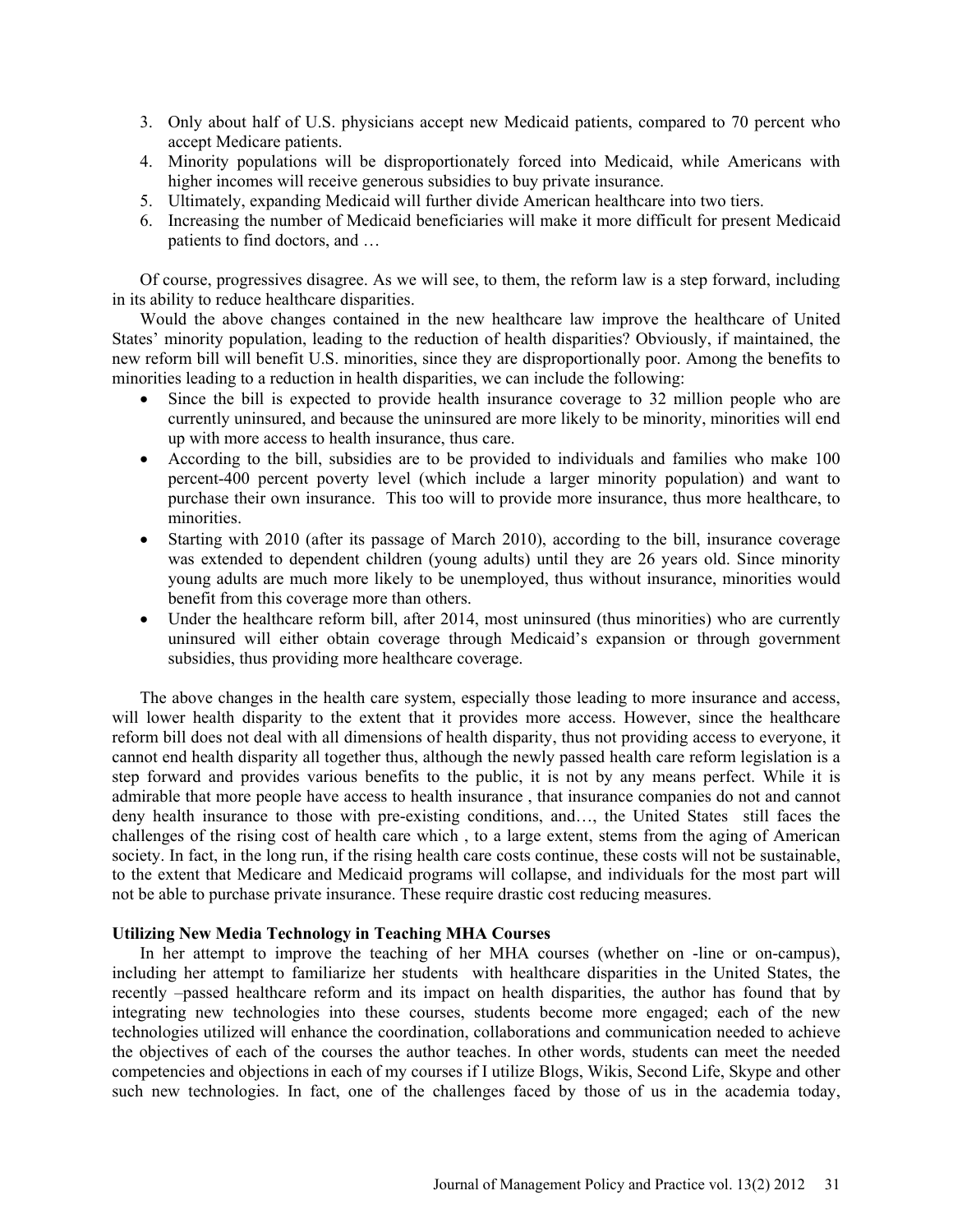including in our field of healthcare administration, is to engage and meet the requirements of computersavvy internet- oriented students. Utilization of the above technologies will facilitate all of what is needed –providing necessary information and engagement of students, etc….

Wikis are one of the several we.20 components that can be used in the learning process, including the learning of the various types of health disparities that exist in the United States. A Wiki, as a web communication and collaboration tool, can be used in my healthcare administration courses in order to engage students in learning with others within collaborative environments. Each student in this type of a collaborative environment can share with fellow students what he/she has learned about health disparities and the possibility of its reduction as a result of the healthcare reform law, he/she can also learn from fellow students in these collaborative environments.

The author's discussion of the healthcare reform law and its impact on healthcare disparities can also be enhanced by the utilization of Blogs. Through this medium, students can leave comments and messages that concern the healthcare reform and healthcare disparities, thus creating a great deal of interaction between and among myself and my students. The ability of my students , as readers, to leave comments about their views of, or newly found information about, healthcare disparities in the United States, provides a very interactive formal which enhances the learning process in my teaching, particularly as it relates to healthcare disparities in the United States.

The author's discussion the healthcare reform bill and its impact on healthcare disparities in our MHA classes can also be enhanced by the utilization of Second Life, which is a Web-Based multi-user 3D virtual world developed by Linden Lab in 2003. Since its emergence in 2003, Second Life one of the most popular virtual reality tool, also becoming very popular in the academia by providing opportunities for interaction among students and faculty, and a sense of community. In fact, many institutions of higher learning are utilizing Second Life in their teaching, particularly in their online classes. It is possible to integrate second life with web 2.0 tools such as wikis and blogs.

The author's discussion of the healthcare reform bill and its impact on health care disparities in my MHA classes can also be enhanced by the use of Skype. Author has learned that with Skype students can learn from other students and expand their knowledge in amazing ways.

## **REFERENCES**

Akter, M., & Levingston, A., (2003). Eliminating health disparities associated with long term care to promote graceful aging in place*", Care Management Journal,* 4(2), p. 88-93.

Byrad, W., & Clayton, L., (2003). Racial and ethnic disparities in healthcare, in Smedley B., Stith, B., and Nelson, (editors). Unequal treatment: Confronting racial and ethnic Disparities the National Academic Press, Washington, D.C.

Hosseini, H., (2010). Strategies to contain the high and rising costs of health: Will they increase the existing healthcare disparities and are they ethical? *Humanomics,* Vol, 26, #2, pp.112-123.

Laveist, T., Gaskin, D., & Richard, p., (2009). The economic burden of health inequalities in the United States, Working paper.

Matters, G., (2010). Health reform benefits for elders. Online (June 26).

Myrdal, G., (1944). An American Dilemma: The Negro problem and modern economy, Harper and Row, New York.

Nix, K., (2010). Side effects: Obamacare widens healthcare disparities. *Foundry: Heritage Foundation's Conservative Political Blog.*